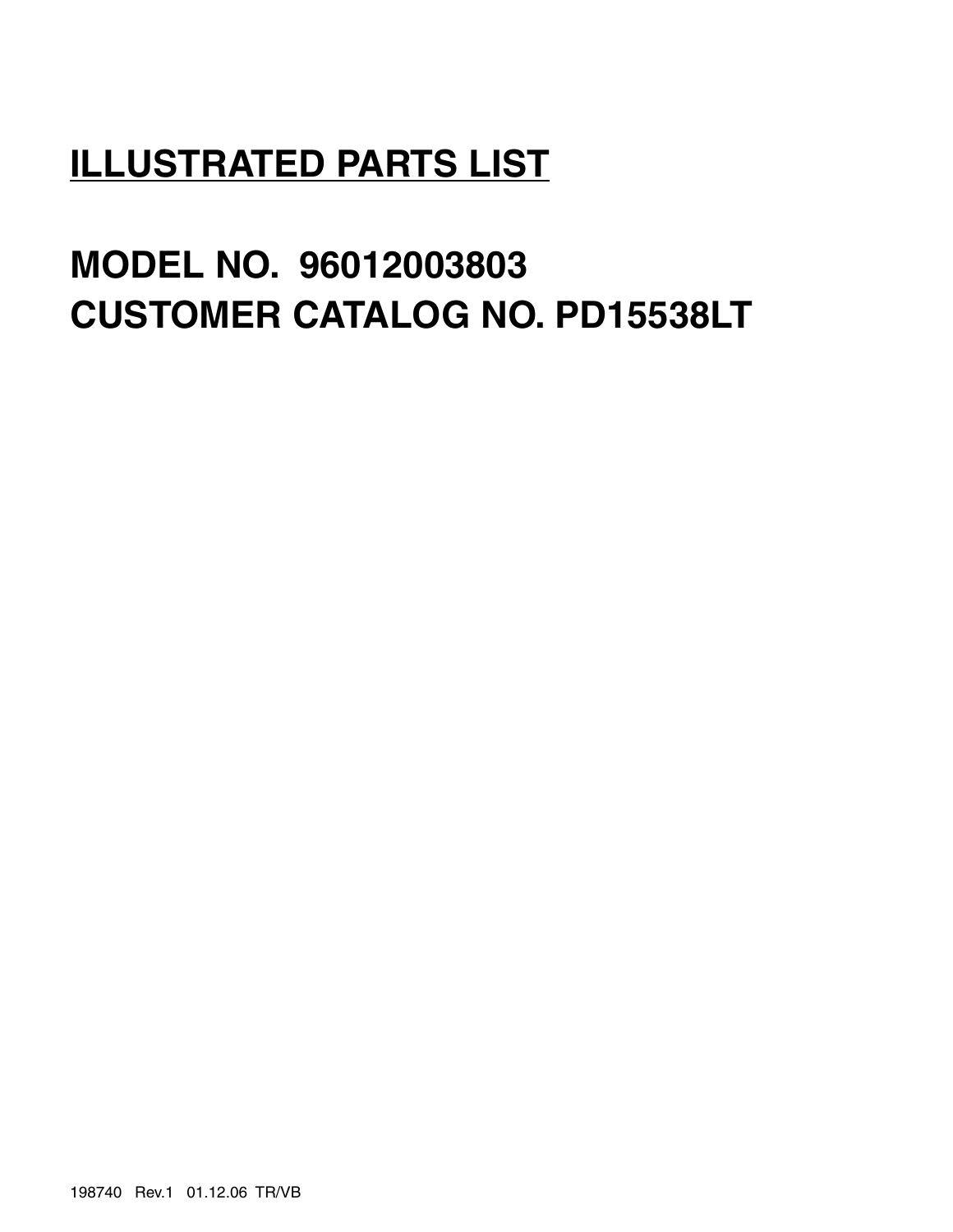**TRACTOR - - MODEL NUMBER PD15538LT (96012003803)**

**DECALS**



| NO.            | KEY PARI<br>NO. | <b>DESCRIPTION</b>           | NO.  | KEY PARI<br>NO. | <b>DESCRIPTION</b>              |
|----------------|-----------------|------------------------------|------|-----------------|---------------------------------|
| $\overline{2}$ | 401492          | Decal, Replacement           | 14   | 194544          | Decal, Hood LH                  |
| 3              | 184769          | Decal, Engine HP             | 15   | 145005          | Decal, Caution, Battery         |
| 4              | 170563          | Decal Warning                | 16   | 193863          | Decal, Oper Sdl P/L Gear Dr Eng |
| 5              | 188979          | Decal, SDPNL                 | 17   | 194302          | Decal, V-Belt Sch.              |
| -6             | 157140          | Decal, Fender Danger English | $ -$ | 138311          | Decal, Handle Lft Height Adj.   |
| 7              | 189705          | Decal Ins Str Wh             | $ -$ | 197053          | Manual, Operator's E&F          |
| 9              | 158166          | Decal Fender                 | $ -$ | 198740          | Manual, Parts E&F               |
| 12             | 194543          | Decal, Hood RH               |      |                 |                                 |
|                |                 |                              |      |                 |                                 |

**WHEELS & TIRES**



| KEY<br>NO.                                            | <b>PART</b><br>NO. | <b>DESCRIPTION</b>                 |  |
|-------------------------------------------------------|--------------------|------------------------------------|--|
| 1                                                     | 59192              | Cap, Tire valve                    |  |
|                                                       | 65139              | Stem, Valve                        |  |
| $\frac{2}{3}$                                         | 124157X            | Tire, Front                        |  |
| $\frac{4}{5}$                                         | 59904              | Tube, Front (Service item only)    |  |
|                                                       |                    | 106732X624 Rim assembly, 6"front   |  |
| $\frac{6}{7}$                                         | 278H               | Fitting, Grease (Front wheel only) |  |
|                                                       | 9040H              | Bearing, Flange (Front wheel only) |  |
| 8                                                     |                    | 106108X624 Rim assembly, 8" rear   |  |
| 9                                                     | 123969X            | Tire, Rear                         |  |
| 10                                                    | 7152J              | Tube, Rear (Service item only)     |  |
| 11                                                    | 104757X428         | Cap, Hub Axle                      |  |
|                                                       | 144334             | Sealant, Tire (10 oz. Tube)        |  |
| All component dimensions given in U.S. inche<br>NOTE: |                    |                                    |  |

**NOTE:** All component dimensions given in U.S. inches 1 inch =  $25.4 \, \text{mm}$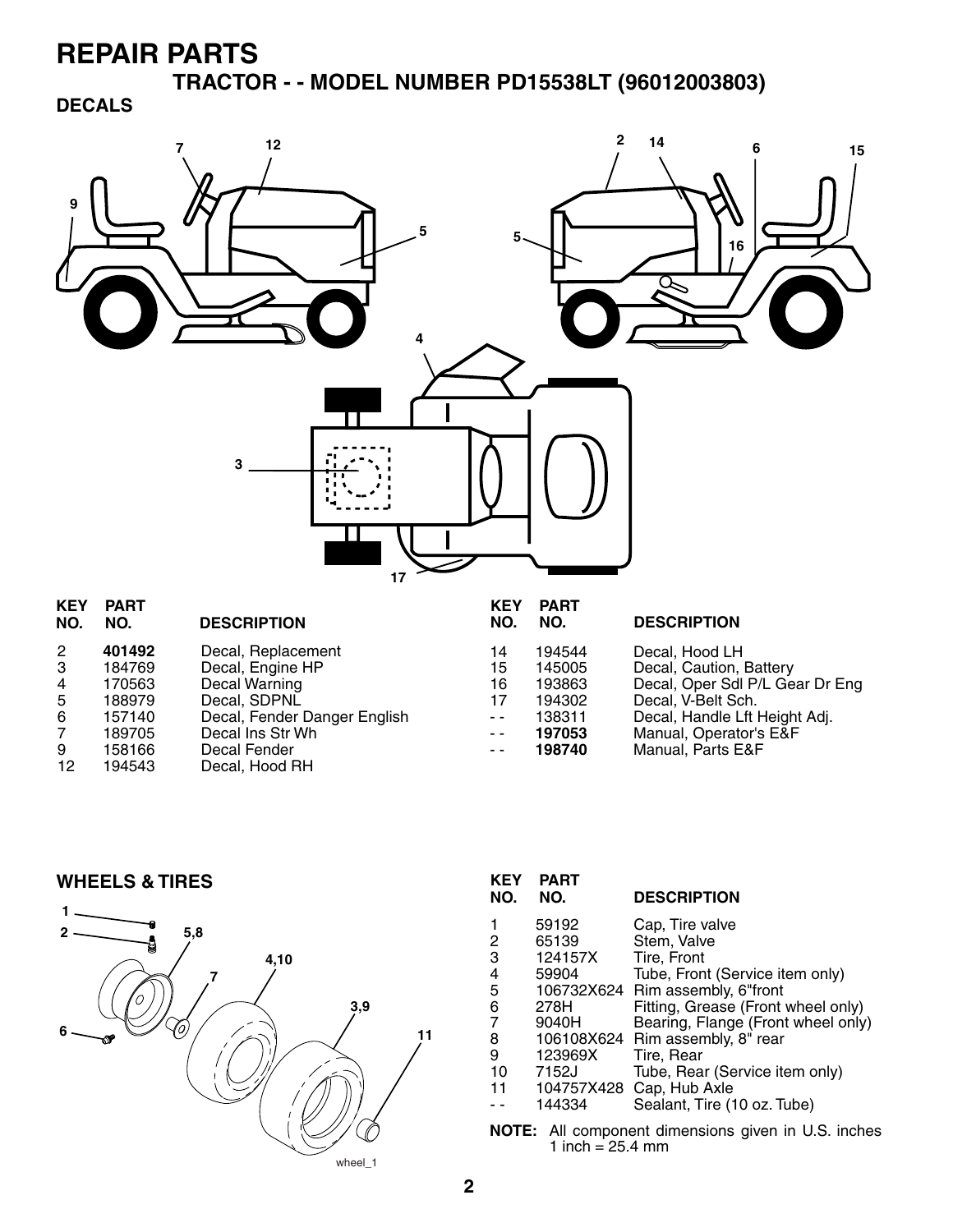### **TRACTOR - - MODEL NUMBER PD15538LT (96012003803)**

#### **SCHEMATIC**

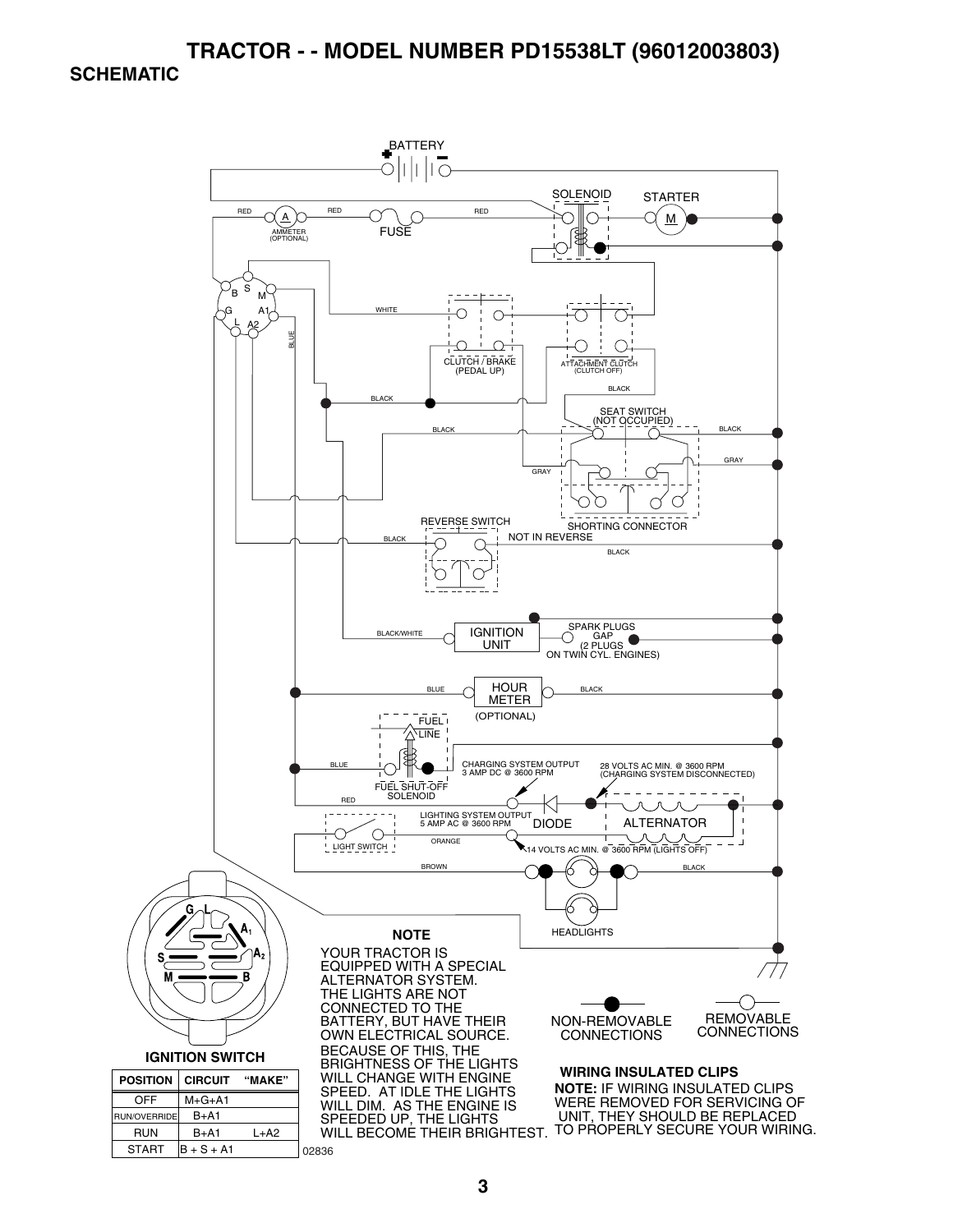**TRACTOR - - MODEL NUMBER PD15538LT (96012003803) ELECTRICAL**

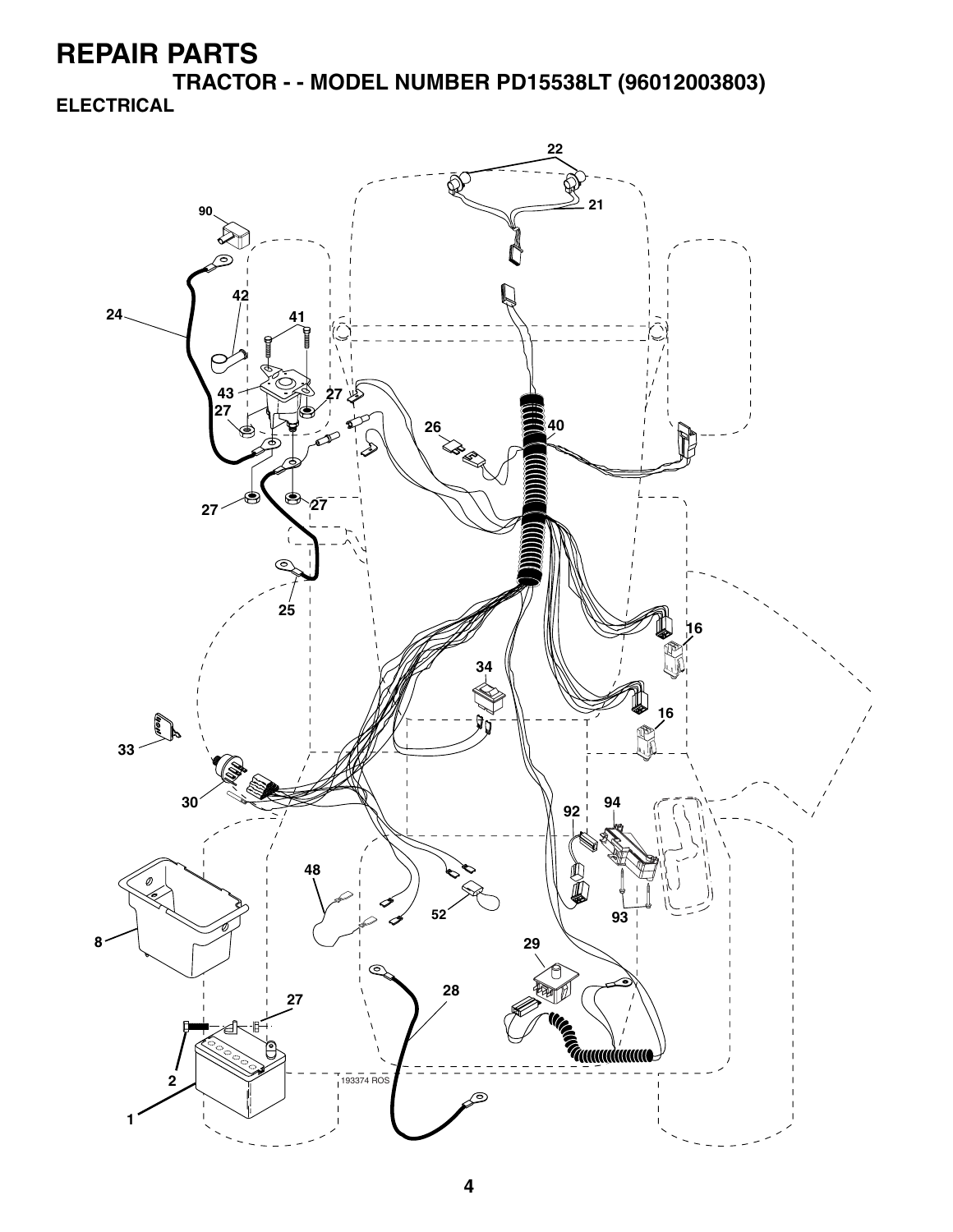**TRACTOR - - MODEL NUMBER PD15538LT (96012003803) ELECTRICAL**

| KEY<br>NO. | <b>PART</b><br>NO. | <b>DESCRIPTION</b>             |
|------------|--------------------|--------------------------------|
| 1          | 163465             | Battery                        |
| 2          | 74760412           | Bolt Hex Hd 1/4-20 unc x 3/4   |
| 8          | 176689             | Box Battery                    |
| 16         | 176138             | Switch Interlock               |
| 21         | 175688             | Harness Asm Light W/4152j      |
| 22         | 4152J              | Bulb Light #1156               |
| 24         | 4799J              | Cable Battery 6 Ga. 11"red     |
| 25         | 146147             | Cable Battery                  |
| 26         | 175158             | Fuse 20 AMP                    |
| 27         | 73510400           | Nut Keps Hex 1/4-20 unc        |
| 28         | 4207J              | Cable Ground 6 Ga. 12"black    |
| 29         | 192749             | Switch                         |
| 30         | 193350             | Switch Ign                     |
| 33         | 140401             | Key Ign                        |
| 34         | 110712X            | Switch Light/Reset             |
| 40         | 193374             | Harness Ign                    |
| 41         | 71110408           | Bolt Blk Fin Hex 1/4-20        |
| 42         | 131563             | <b>Cover Terminal Red</b>      |
| 43         | 178861             | Solenoid                       |
| 48         | 140844             | Adapter Ammeter                |
| 52         | 141940             | <b>Protection Wire Loop</b>    |
| 90         | 180449             | <b>Cover Terminal Battery</b>  |
| 92         | 193465             | Harness Pigtail Reverse Switch |
| 93         | 192540             | Screw Plastite 10-14 x 2.0     |
| 94         | 191834             | Module Reverse                 |

**NOTE:** All component dimensions given in U. S. inches  $1$  inch = 25.4 mm.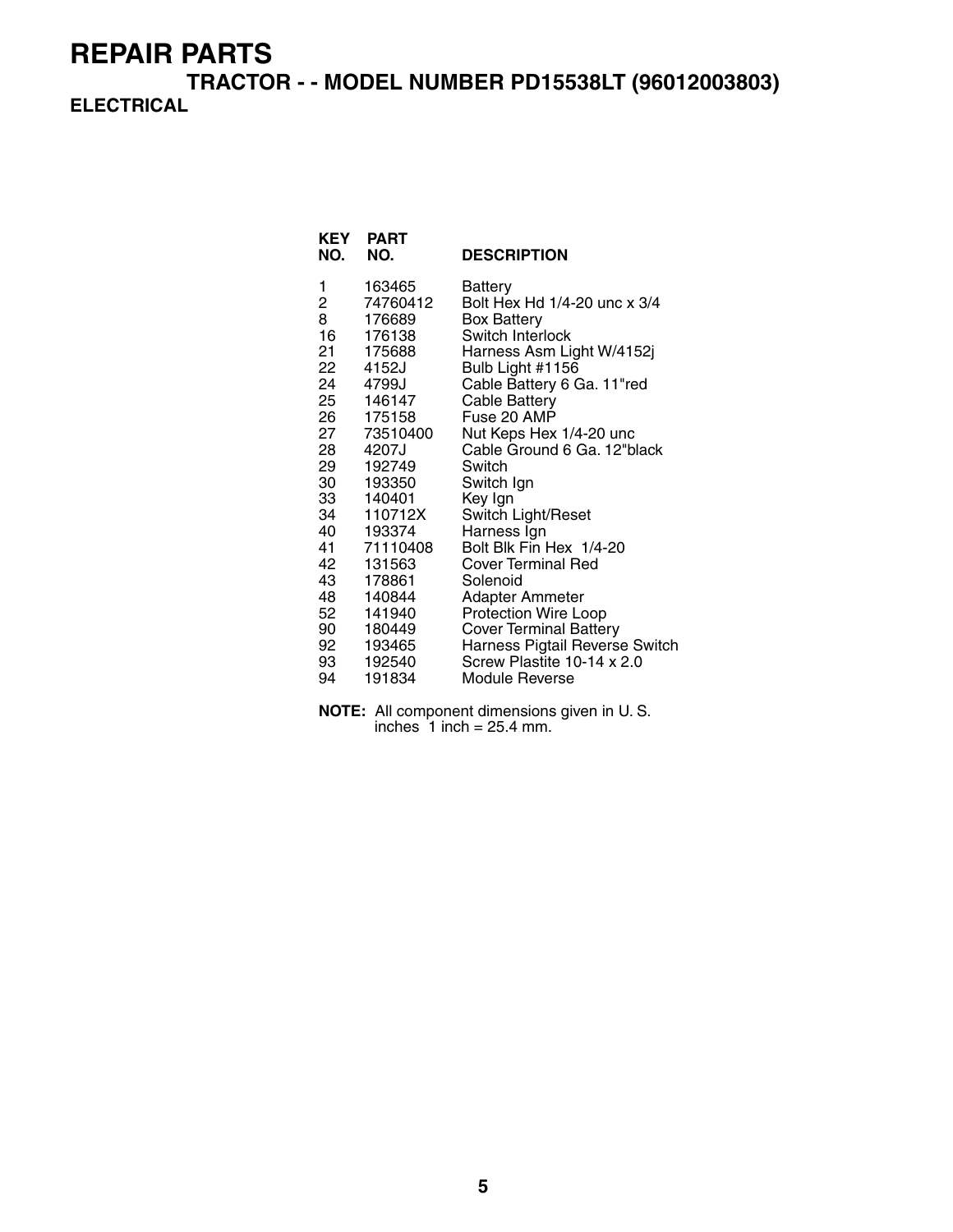**TRACTOR - - MODEL NUMBER PD15538LT (96012003803)**

#### **CHASSIS**

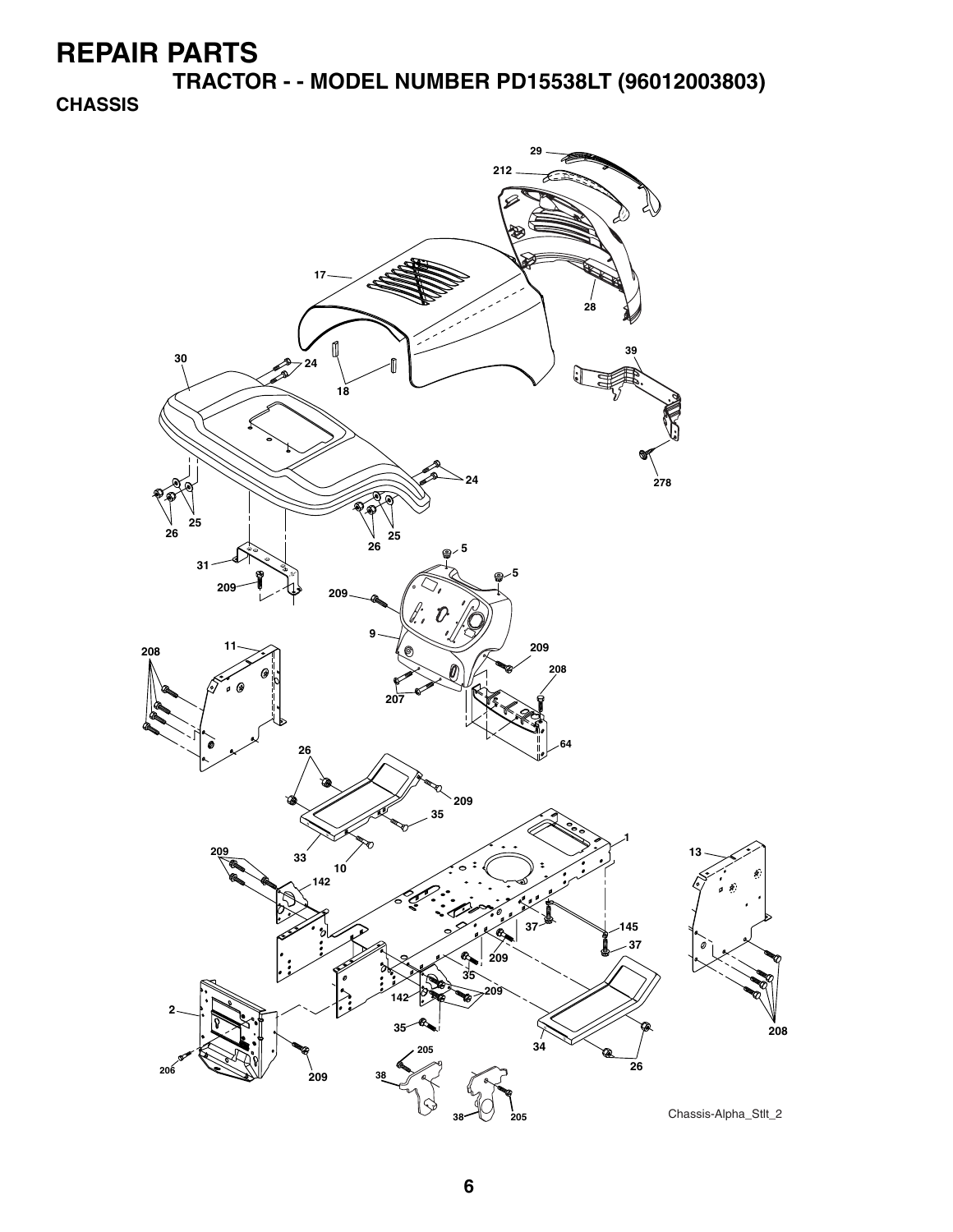**TRACTOR - - MODEL NUMBER PD15538LT (96012003803)**

#### **CHASSIS**

| KEY<br>NO.                                                                                                                                                                                                                     | <b>PART</b><br>NO.                                                                                                                                                                                                                                                                                                                                  | <b>DESCRIPTION</b>                                                                                                                                                                                                                                                                                                                                                                                                                                                                                                                                                                                                                                                                                                                                                                                                                                                                                                   |
|--------------------------------------------------------------------------------------------------------------------------------------------------------------------------------------------------------------------------------|-----------------------------------------------------------------------------------------------------------------------------------------------------------------------------------------------------------------------------------------------------------------------------------------------------------------------------------------------------|----------------------------------------------------------------------------------------------------------------------------------------------------------------------------------------------------------------------------------------------------------------------------------------------------------------------------------------------------------------------------------------------------------------------------------------------------------------------------------------------------------------------------------------------------------------------------------------------------------------------------------------------------------------------------------------------------------------------------------------------------------------------------------------------------------------------------------------------------------------------------------------------------------------------|
| 1<br>$\overline{\mathbf{c}}$<br>5<br>9<br>10<br>11<br>13<br>17<br>18<br>24<br>25<br>26<br>28<br>29<br>30<br>31<br>33<br>34<br>35<br>37<br>38<br>39<br>64<br>142<br>145<br>205<br>206<br>207<br>208<br>209<br>212<br>278<br>. . | 174619<br>176554<br>155272<br>193510X010<br>72140608<br>174996<br>187559X428 Hood<br>184921<br>74780616<br>19131312<br>73800600<br>187598<br>192526X428 Fender<br>136619<br>72110606<br>17490508<br>175710<br>187568<br>154798<br>175702<br>156524<br>17490608<br>170165<br>17670508<br>17670608<br>17000612<br>187569<br>191611<br>5479J<br>187801 | Chassis<br>Drawbar, Stretch<br>Bumper, Hood/Dash<br>Dash<br>Bolt, Carriage 3/8-16 x 1<br>Panel Dash LH<br>172105X010 Panel Slkscr Dash RH<br><b>Bumper Hood</b><br>Bolt Fin Hex 3/8-16 unc x 1 Gr. 5<br>Washer 13/32 x 13/16 x 12 Ga.<br>Nut Lock Hex w/Ins 3/8-16 unc<br>Grille/Lens Asm (Include Key nos. 29 and 212)<br>187567X599 Lens Grille Basic Bar<br>Bracket Fender Repl 109873X<br>179716X428 Footrest Pnt LH<br>179717X428 Footrest Pnt RH<br>Bolt Rdhd Sht Sqnk 3/8-16 x 3/4<br>Screw Thdrol 5/16-18 x 1/2 TYT<br>Bracket Asm. Pivot Mower<br><b>Bracket Pivot</b><br>Dash Lower<br><b>Plate Reinforcement</b><br>Rod Pivot Chassis/Hood<br>Screw Thdrol 3/8-16 x 1/2<br>Bolt Shoulder 5/16-18<br>Screw Thdrol 5/16-18 x 1/2<br>Screw Thdrol 3/8-16 x 1/2<br>Screw Hex Wsh Thdrol 3/8-16<br>Insert Lens Reflect<br>Screw 10 x 3/4 Single Lead-Hex<br>Plug Button Blk 359 Dia Choke<br>Plug Dome Plastic |

**NOTE:** All component dimensions given in U.S. inches 1 inch =  $25.4$  mm.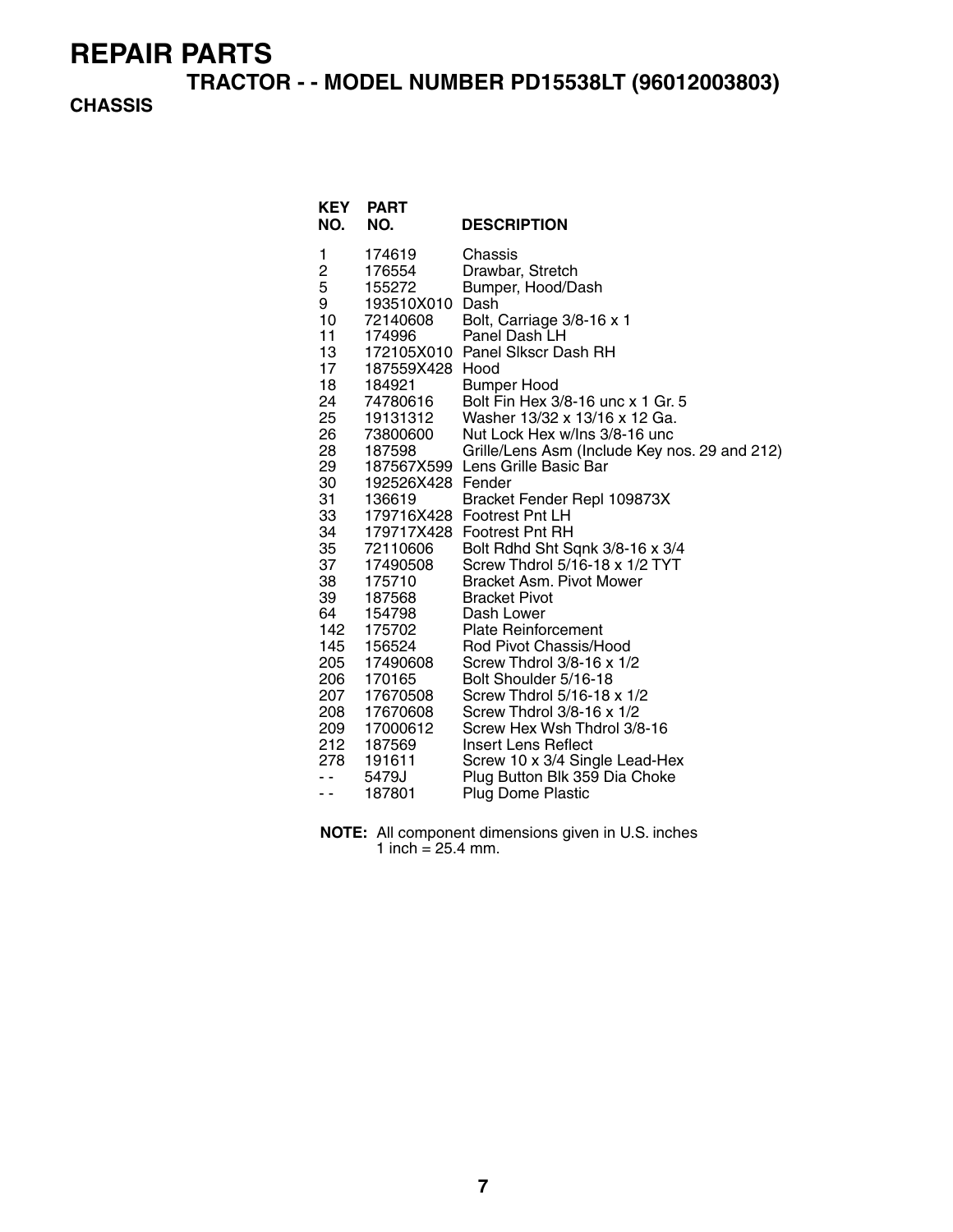**TRACTOR - - MODEL NUMBER PD15538LT (96012003803)**

**DRIVE**

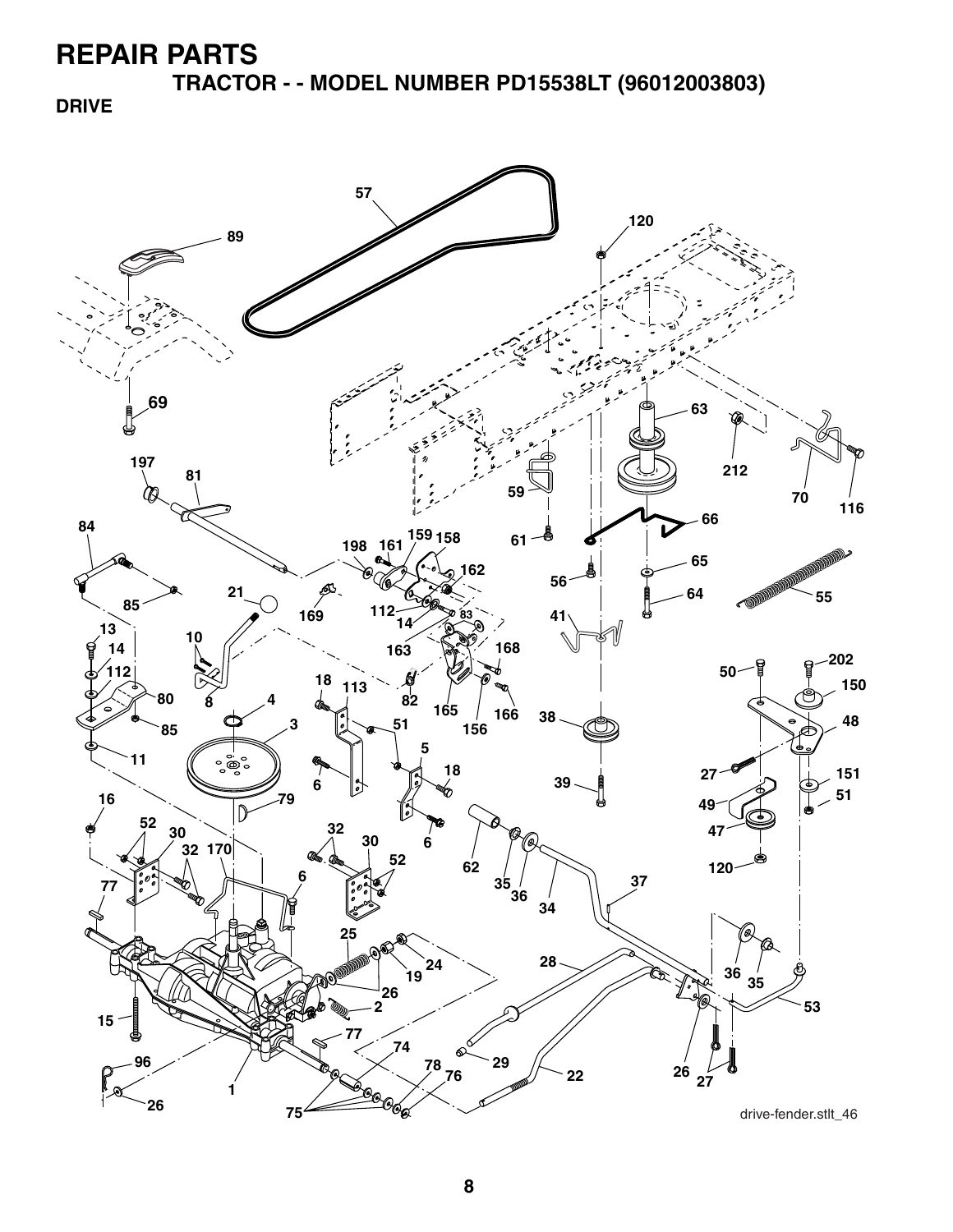## **TRACTOR - - MODEL NUMBER PD15538LT (96012003803)**

#### **DRIVE**

| <b>KEY</b><br>NO. | <b>PART</b><br>NO. | <b>DESCRIPTION</b>                                            | <b>KEY</b><br>NO. | <b>PART</b><br>NO.         | <b>DESCRIPTION</b>                                  |
|-------------------|--------------------|---------------------------------------------------------------|-------------------|----------------------------|-----------------------------------------------------|
| 1                 | .                  | Transaxle Dana (D4360-139)                                    | 62                | 8883R                      | <b>Cover Pedal Blk Round</b>                        |
|                   |                    | (Order parts from transaxle manu-                             | 63                | 175410                     | <b>Engine Pulley</b>                                |
|                   |                    | facturer)                                                     | 64                | 173937                     | <b>Bolt Hex</b>                                     |
| 2                 | 146682             | Spring Return Brake T/a Zinc                                  | 65                | 10040700                   | Washer Lock Hvy Hlcl Spr 7/16                       |
| 3                 | 123666X            | Pulley Transaxle 18" tires                                    | 66                | 154778                     | Keeper Belt Engine Foolproof                        |
| 4                 | 12000028           | Ring Retainer # 5100-62                                       | 69                | 142432                     | Screw Hex wsh HiLo 1/4 x 1/2 unc                    |
| 5                 | 121520X            | Strap Torque 30 Degrees                                       | 70                | 134683                     | Guide Belt Mower Drive RH                           |
| 6                 | 17000512           | Screw 5/16-18 x 3/4                                           | 74                | 109502X                    | Spacer Axle                                         |
| 8                 | 192706             | Rod Shift Fender Adjust Lt                                    | 75                | 121749X                    | Washer 25/32 x 1 1/4 x 16 Ga.                       |
| 10                | 76020416           | Pin Cotter 1/8 x 1 Cad                                        | 76                | 12000001                   | E-ring #5133-75                                     |
| 11                | 105701X            | Washer Plate Shf 388 Sq Hole                                  | 77                | 123583X                    | Key Square 2 0 x 1845/1865                          |
| 13                | 74550412           | Bolt 1/4-28 unf Gr. 8 W/Patch                                 | 78                | 121748X                    | Washer 25/32 x 1-5/8 x 16 Ga.                       |
| 14                | 10040400           | Washer Lock Hvy Helical                                       | 79                | 2228M                      | Key Woodruff #9 3/16 x 3/4                          |
| 15                | 74490544           | Bolt Hex FLGHD 5/16-18 Gr. 5                                  | 80                | 131486                     | Arm Shift                                           |
| 16                | 73800500           | Nut Lock Hex w/ins 5/16-18                                    | 81                | 165594                     | Shaft Asm Cross Tapered PMST/20                     |
| 18                | 74780616           | Bolt, Fin Hex 3/8-16 unc x 1 Gr. 5                            | 82                | 165711                     | Spring Torsion T/a                                  |
| 19                | 73800600           | Nut Lock 3/8-16 unc                                           | 83                | 19171216                   | Washer 17/32 x 3/4 x 16 Ga.                         |
| 21                | 106933X            | Knob                                                          | 84                | 166229                     | Link Transaxle                                      |
| 22                | 130804             | Rod Brake Blk Zinc 26 840                                     | 85                | 150360                     | Nut Lock Center 1/4 - 28 FNTHD                      |
| 24                | 73350600           | Nut Hex Jam 3/8-16 unc                                        | 89                |                            | 192054X428 Console Shift STLT                       |
| 25                | 106888X            | Spring Rod Brake 2 00 Zinc                                    | 96                | 4497H                      | Retainer Spring 1"                                  |
| 26                | 19131316           | Washer 13/32 x 13/16 x 16 Ga.                                 | 112               | 19091210                   | Washer 9/32 x 3/4 x 10 Ga.                          |
| 27                | 76020412           | Pin Cotter 1/8 x 3/4 Cad                                      | 113               | 127285X                    | Strap Torque LT                                     |
| 28<br>29          | 175765<br>71673    | Rod Brake Parking LT/YT                                       | 116               | 72140608                   | Bolt Rdhd Sq Neck 3/8-16 x 1                        |
| 30                |                    | Cap Brake Parking                                             | 120               | 73900600                   | Nut Lock Flg. 3/8-16 unc                            |
| 32                | 174973<br>74760512 | <b>Bracket Mtg Transaxle</b><br>Bolt Hex Hd 5/16-18 unc x 3/4 | 150               | 175456                     | <b>Spacer Retainer</b>                              |
| 34                | 175578             | <b>Shaft Asm Pedal Foot</b>                                   | 151               | 19133210                   | Washer 13/32 x 2 x 10                               |
| 35                | 120183X            |                                                               | 156               | 166002                     | Washer Srrted 5/16ID x 1.125                        |
| 36                | 19211616           | Bearing Nylon Blk 629 Id<br>Washer 21/32 x 1 x 16 Ga.         | 158               | 165589                     | <b>Bracket Shift Mount</b>                          |
| 37                | 1572H              | Pin Roll 3/16 x 1"                                            | 159               | 183900                     | Hub Tapered Flange Shift Lt                         |
| 38                | 179114             | <b>Pulley Composite Flat</b>                                  | 161               | 72140406                   | Bolt Rdhd Sqnk 1/4-20 x 3/4                         |
| 39                | 72110622           | Bolt RDHD 3/8-16 unc x 2-3/4 Gr. 5                            | 162               | 73680400                   | Nut Crownlock 1/4-20 unc                            |
| 41                | 175556             | Keeper Belt Flat Idler                                        | 163               | 74780416                   | Bolt Hex Fin 1/4-20 unc x 1 Gr. 5                   |
| 47                | 127783             | Pulley Idler V Groove Plastic                                 | 165               | 165623                     | <b>Bracket Pivot Lever</b>                          |
| 48                | 154407             | <b>Bellcrank Asm</b>                                          | 166               | 17490510                   | Screw 5/16-18 x 5/8                                 |
| 49                | 123205X            | Retainer Belt Style Spring                                    | 168               | 165492                     | Bolt Shoulder 5/16-18 x .561                        |
| 50                | 72110612           | Bolt Carr. Sh. 3/8-16 x 1-1/2 Gr. 5                           | 169               | 165580                     | <b>Plate Fastening</b>                              |
| 51                | 73680600           | Nut Crownlock 3/8-16 unc                                      | 170               | 187414                     | Keeper Belt Transaxle Gear                          |
| 52                | 73680500           | Nut Crownlock 5/16-18 unc                                     | 197               | 169613                     | Nyliner Snap-In                                     |
| 53                | 105710X            | Link Clutch                                                   | 198<br>202        | 169593<br>72110614         | <b>Washer Nyliner</b>                               |
| 55                | 105709X            | Spring Return Clutch 675                                      |                   |                            | Bolt RdHd 3/8-16 unc x 1-3/4 Gr. 5                  |
| 56                | 17060620           | Screw 3/8-16 x 1-1/4                                          | 212               | 145212                     | Nut Hexflange Lock                                  |
| 57                | 160855             | V-Belt Ground Drive 95 30                                     |                   |                            | NOTE: All component dimensions given in U.S. inches |
| 59                | 169691             | Keeper Belt Span Ctr                                          |                   | 1 inch = $25.4 \text{ mm}$ |                                                     |
| 61                | 17120614           | Screw 3/8-16 x .875                                           |                   |                            |                                                     |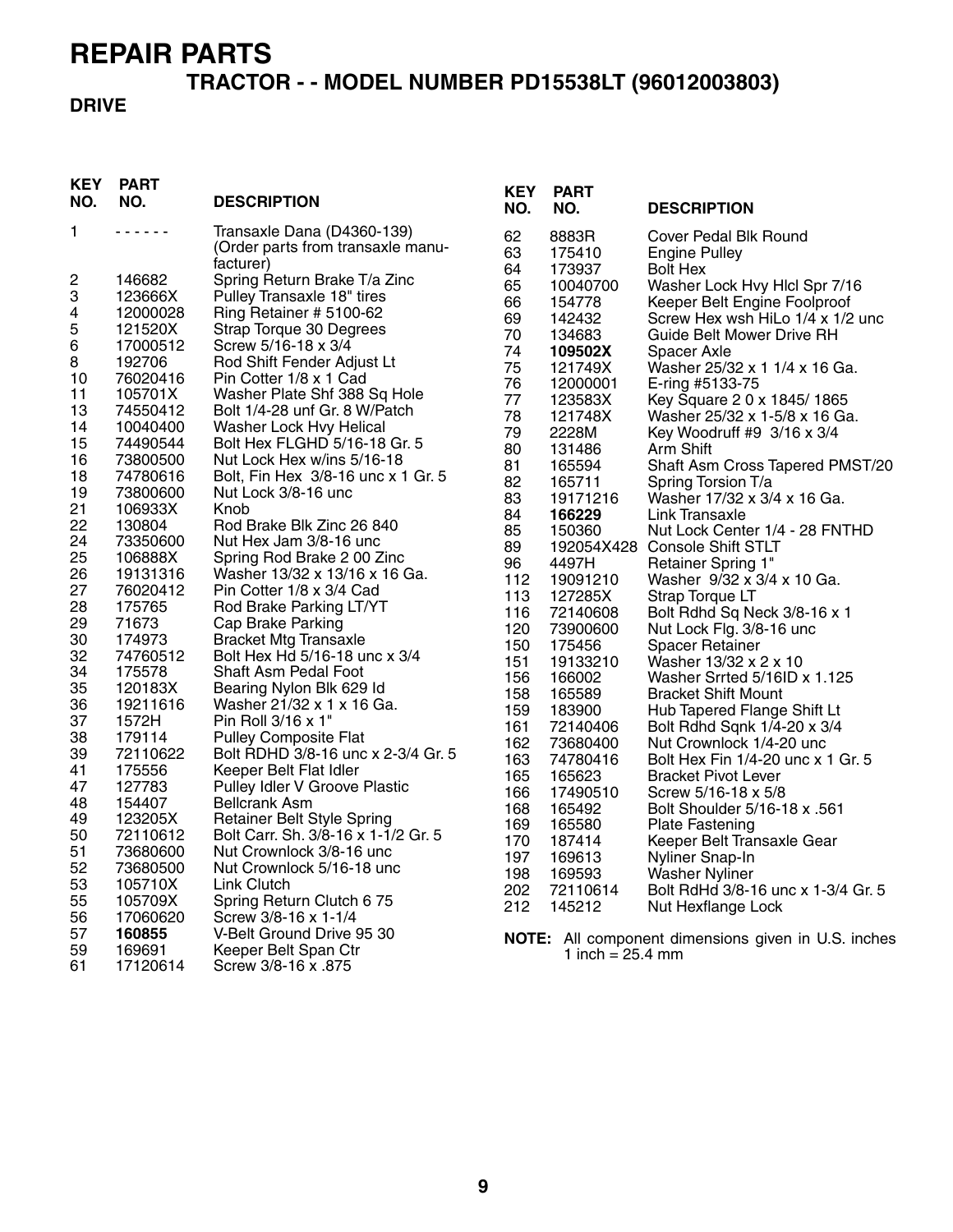**TRACTOR - - MODEL NUMBER PD15538LT (96012003803)**

**STEERING**



steering\_pl.lt\_58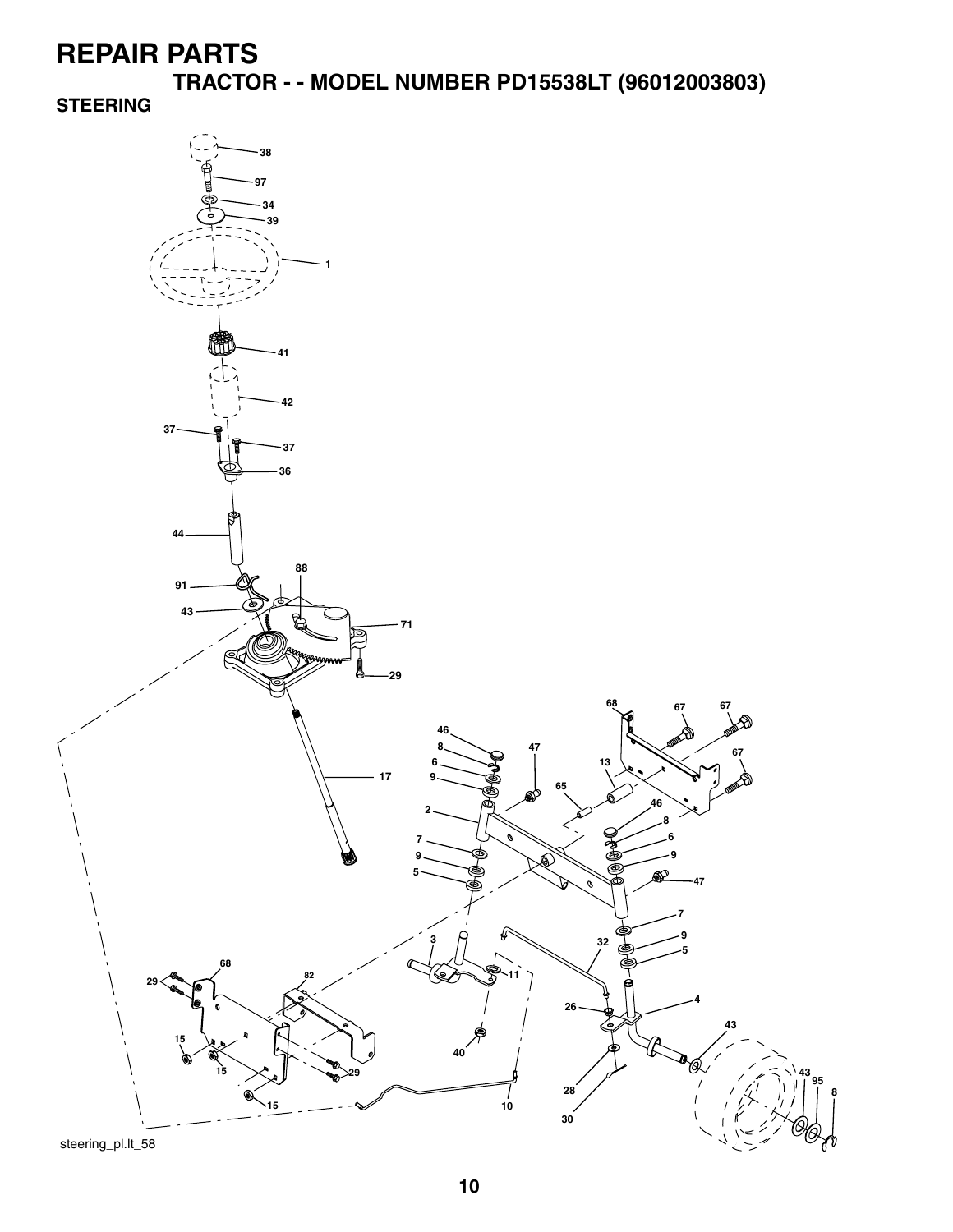**TRACTOR - - MODEL NUMBER PD15538LT (96012003803)**

#### **STEERING**

| <b>KEY</b><br>NO. | PART<br>NO.          | <b>DESCRIPTION</b>                                             |
|-------------------|----------------------|----------------------------------------------------------------|
| 1                 | 186780               | <b>Wheel Steering</b>                                          |
| 2                 | 175131               | Axle Asm                                                       |
| 3                 | 169840               | Spindle Asm LH                                                 |
| 4                 | 169839               | Spindle Asm RH                                                 |
| 5                 | 6266H                | <b>Bearing Race Thrust Harden</b>                              |
| 6<br>7            | 121748X              | Washer 25/32 x 1-5/8 x 16 Ga.<br>Washer 27/32 x 1-1/4 x 16 Ga. |
| 8                 | 19272016<br>12000029 | Ring Klip #t5304-75                                            |
| 9                 | 3366R                | <b>Bearing Col Strg Blk</b>                                    |
| 10                | 175121               | Link Drag                                                      |
| 11                | 10040600             | Washer Lock Hvy Hicl Spr 3/8                                   |
| 13                | 136518               | Spacer earing Axle Front                                       |
| 15                | 145212               | <b>Hexflange Lock</b>                                          |
| 17                | 190753               | Shaft Asm Strg                                                 |
| 26                | 126847X              | <b>Bushing Link Drag Blk LR</b>                                |
| 28                | 19131416             | Washer 13/32 x 7/8 x 16 Ga.                                    |
| 29                | 17000612             | Screw 3/8-16 x 3/4                                             |
| 30                | 76020412             | Pin Cotter 1/8 x 3/4 Cad                                       |
| 32<br>34          | 192757               | Rod Tie Wire Form 19 75 Mech                                   |
| 36                | 10040500<br>155099   | Washer Lock Hvy Hicl Spr 5/16<br>Bushing Strg 5/8 Id Dash      |
| 37                | 152927               | Screw                                                          |
| 38                | 192916               | Cap Wheel Steer Ayp                                            |
| 39                | 19113812             | Washer 11/32 ID x 2-3/8 OD x 12 Ga.                            |
| 40                | 73540600             | Nut Crownlock 3/8-24                                           |
| 41                | 186737               | <b>Adaptor Wheel Strg</b>                                      |
| 42                | 145054X428           | Boot Dash Mtl Steering Blk                                     |
| 43                | 121749X              | Washer 25/32 x 1 1/4 x 16 Ga.                                  |
| 44                | 190752               | <b>Extension Steering</b>                                      |
| 46                | 121232X              | Cap Spindle Fr Top Blk                                         |
| 47                | 183226               | <b>Fitting Grease</b>                                          |
| 65<br>67          | 160367               | Spacer Brace Axle<br>Bolt RDHD SQNK 3/8-16 x 2-1/4             |
| 68                | 72110618<br>169827   | Brace Axle                                                     |
| 71                | 175146               | Steering Asm.                                                  |
| 82                | 169835               | <b>Bracket Susp Chassis Front</b>                              |
| 88                | 175118               | Bolt Shoulder 7/16-20                                          |
| 91                | 175553               | <b>Clip Steering</b>                                           |
| 95                | 188967               | Washer Harden .793 x 1.637 x 060                               |
| 97                | 74780564             | Bolt 5/16-18 unc x 4"L Hicl Spr. 5/16                          |

**NOTE:** All component dimensions given in U.S. inches 1 inch =  $25.4$  mm.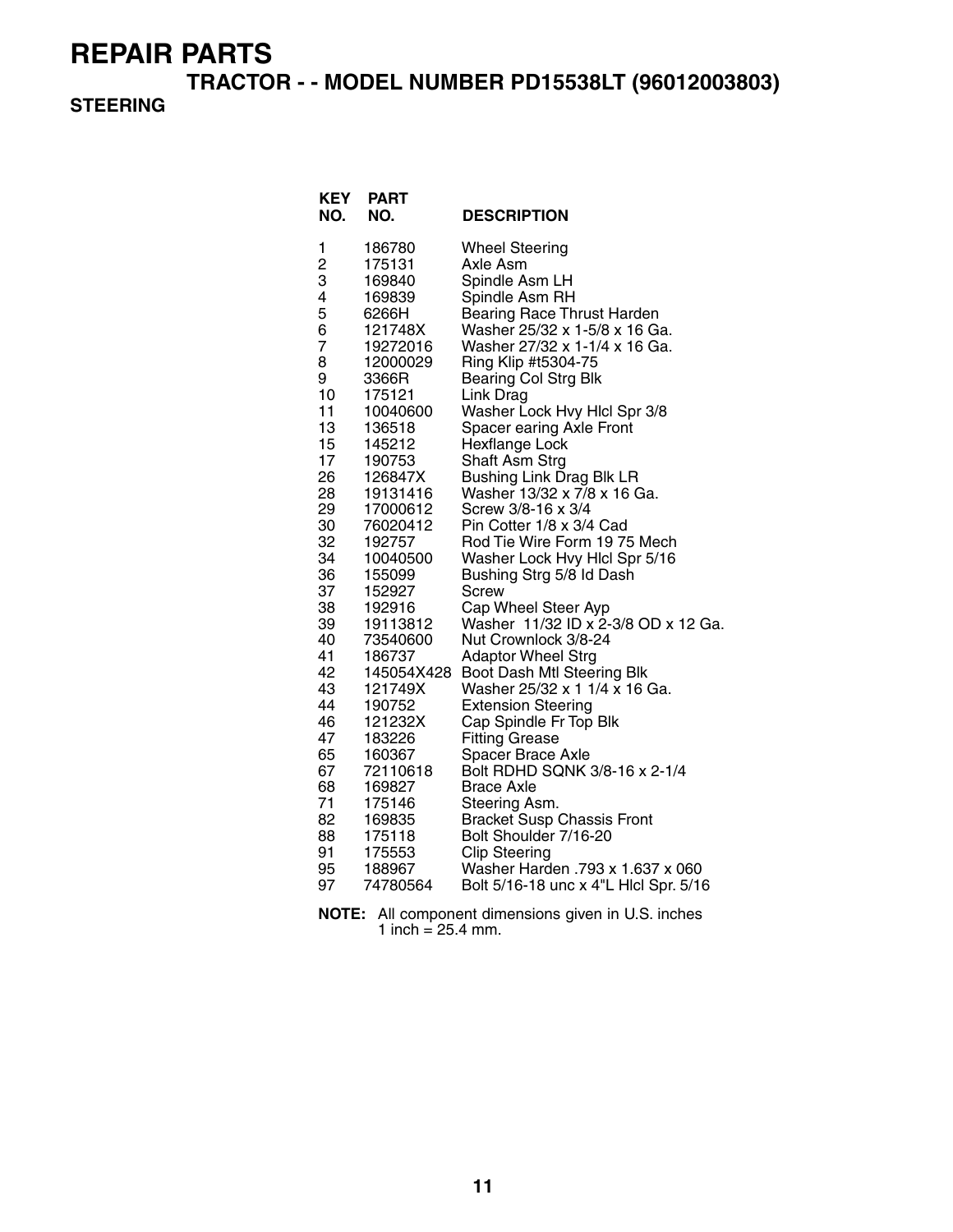**TRACTOR - - MODEL NUMBER PD15538LT (96012003803)**

#### **ENGINE**



- 33 123487X Clamp Hose
	- 37 137040 Line Fuel 20" 38 181654 Plug Drain Oil
	- 40 124028X Bushing Snap Nyl Blk Fuel Line<br>44 17670412 Screw Thdrol 1/4-20 x 3/4
	- Screw Thdrol  $1/\overline{4}$ -20 x 3/4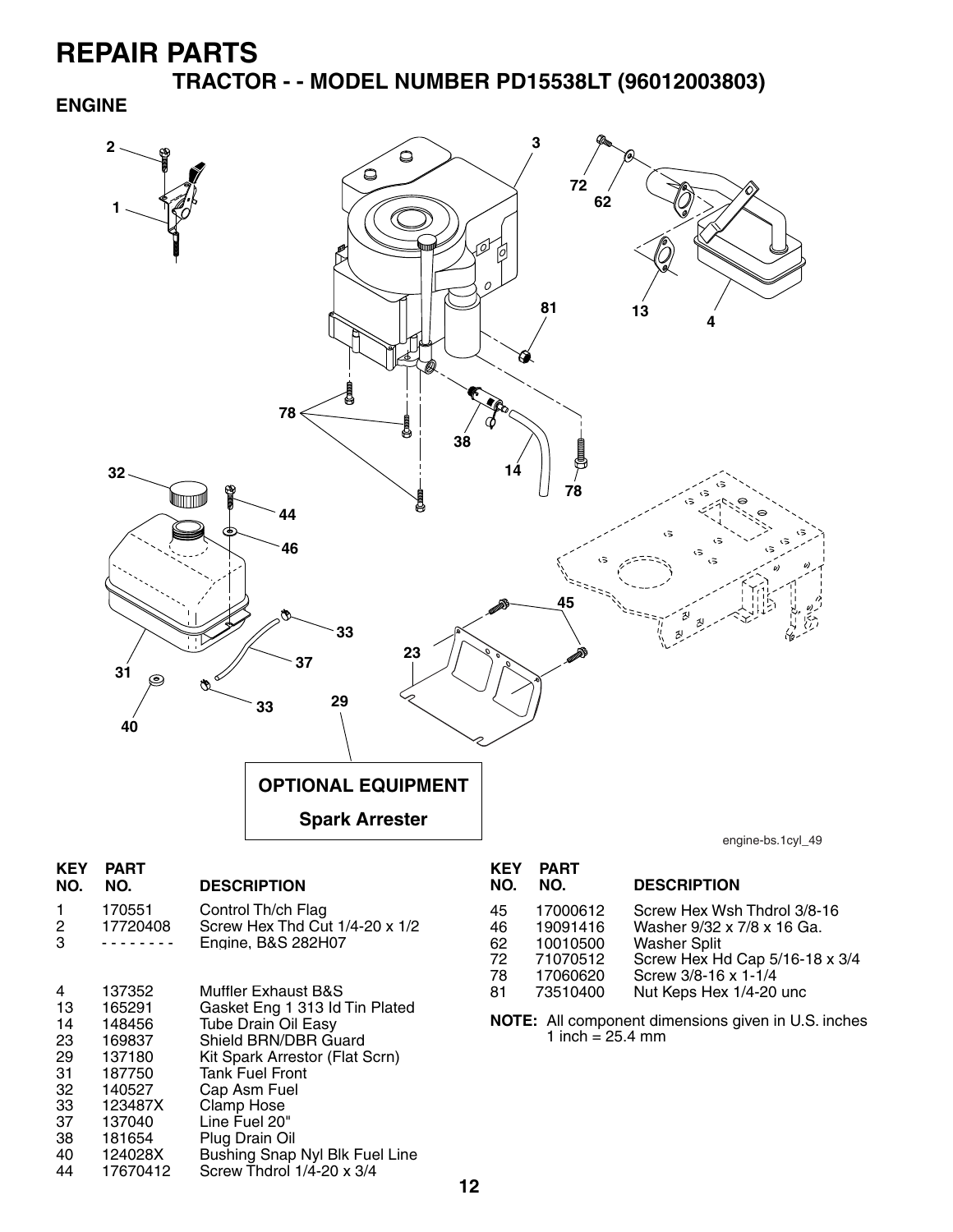**SEAT**

**TRACTOR - - MODEL NUMBER PD15538LT (96012003803)**



|  | seat It.bolt 1 |  |
|--|----------------|--|
|--|----------------|--|

| KEY<br>NO. | PART<br>NO. | <b>DESCRIPTION</b>                 |
|------------|-------------|------------------------------------|
|            | 401042      | Seat                               |
| 2          | 140551      | Bracket Seat Pivot                 |
| 3          | 71110616    | Bolt Hex 3/8 - 16 x 1              |
| 4          | 19131610    | Washer 13/32 x 1 x10 Ga.           |
| 5          | 145006      | Clip Push-In Hinged                |
| 6          | 73800600    | Nut Lock Hex w/Ins 3/8 - 16        |
| 7          | 124181X     | Spring Seat Cprsn 2 250 Blk Zi     |
| 8          | 17000616    | Screw 3/8-16 x 1.5                 |
| 9          | 19131614    | Washer 13/32 x 1 x 14 Ga.          |
| 10         | 182493      | Pan Pnt Seat (Blk)                 |
| 12         | 174648      | <b>Bracket Pnt Mounting Switch</b> |
| 13         | 121248X     | Bushing Snap Blk Nyl               |

#### **KEY PART DESCRIPTION** 14 72050412 Bolt Rdhd Sht Nk 1/4 - 20 x 1 -1/2 15 134300 Spacer Split .28 x .96 16 121250X Spring Cprsn 17 123976X Nut Lock 1/4 Lge Flg

| 21 | 171852   | Bolt Shoulder 5/16-18 unc-2A   |
|----|----------|--------------------------------|
| 22 | 73800500 | Nut Lock Hex w/Ins 5/16 - 18   |
| 23 | 71110814 | <b>Bolt Hex</b>                |
| 24 | 19171912 | Washer 17/32 x 1-3/16 x 12 Ga. |
| 25 | 127018X  | Bolt Shoulder 5/16-18 x .62    |
| 26 | 10040800 | Washer Lock Hvy Hlcl Spr 1/2   |

**NOTE:** All component dimensions given in U.S. inches 1 inch =  $25.4$  mm.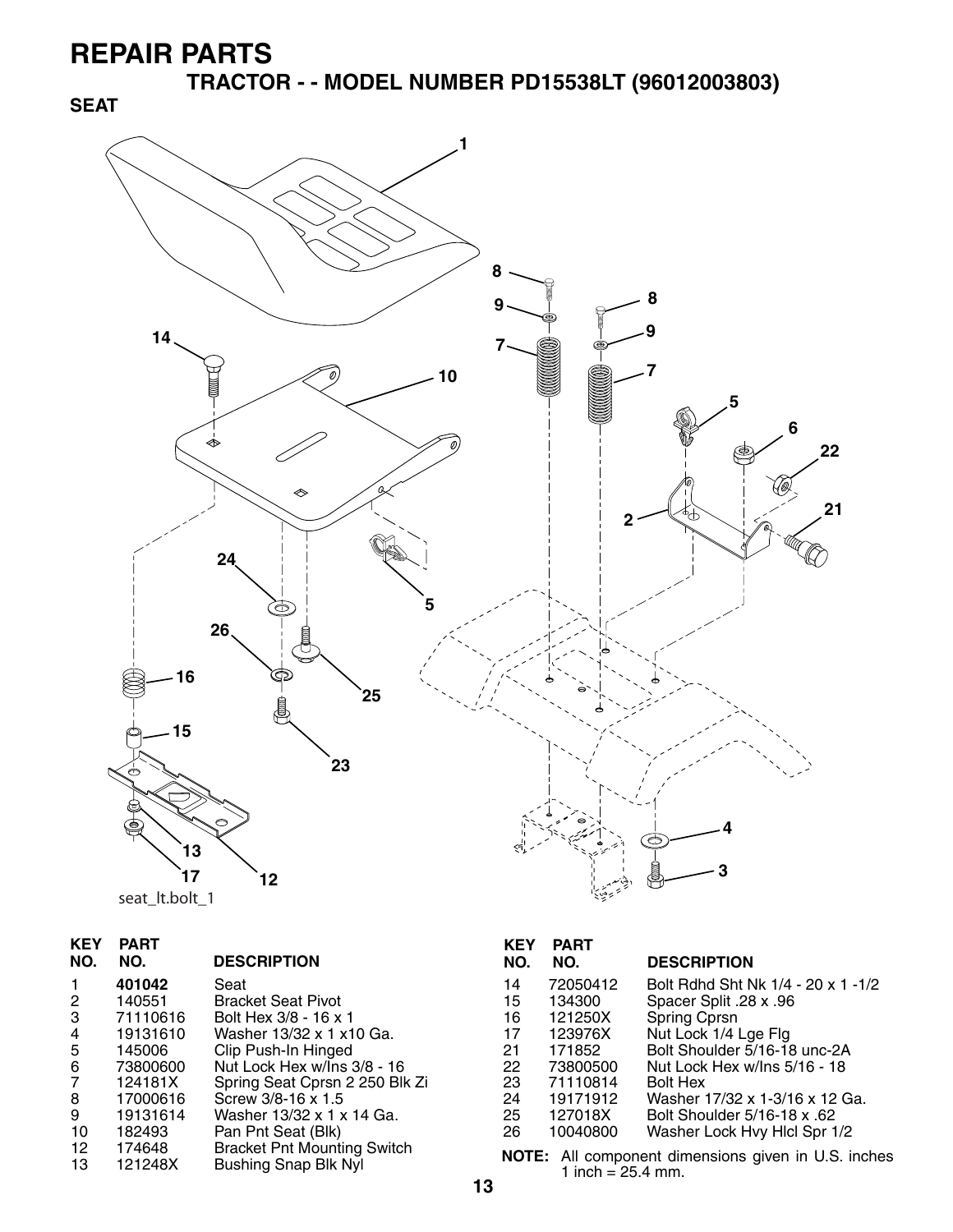**TRACTOR - - MODEL NUMBER PD15538LT (96012003803) MOWER DECK**

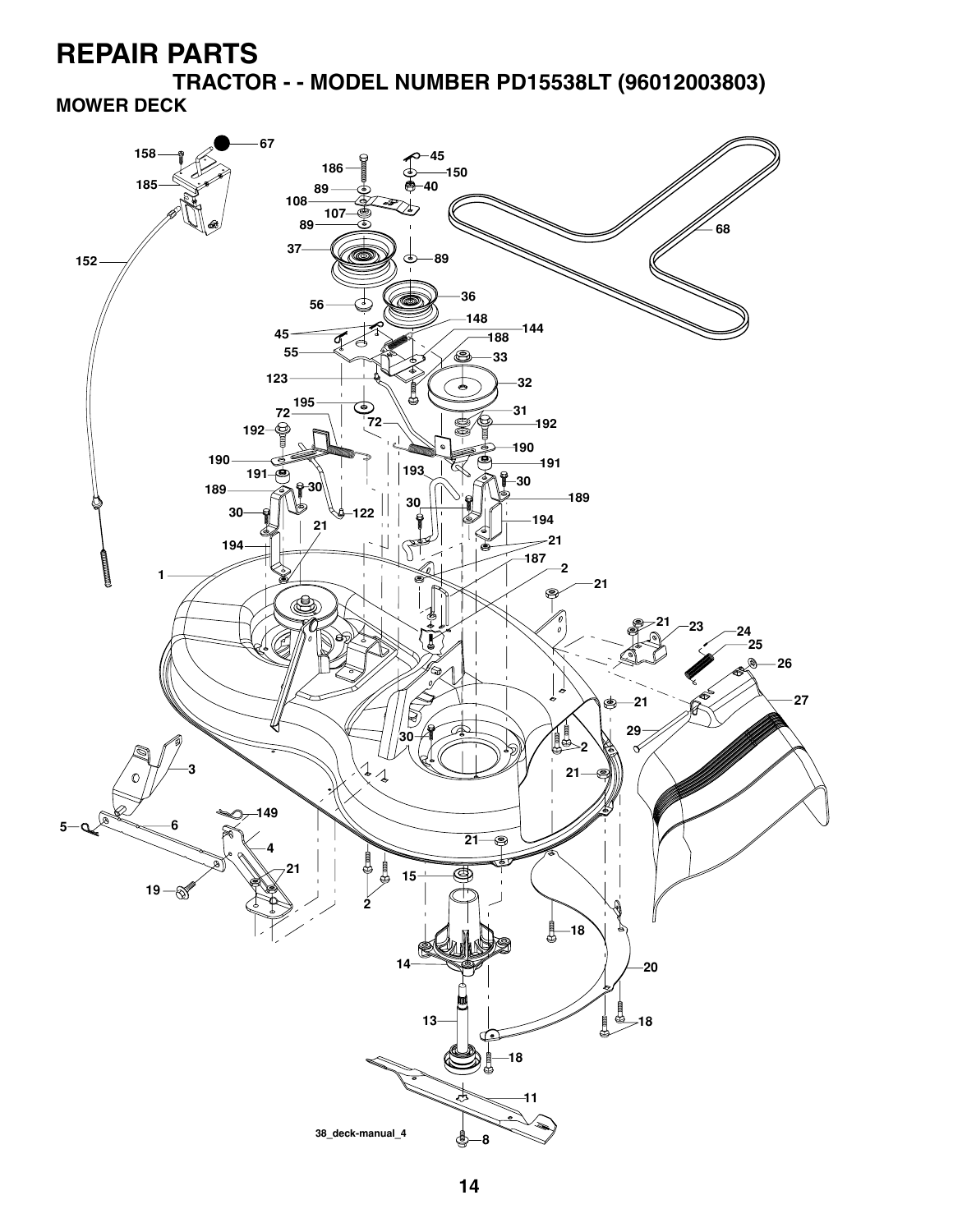### **TRACTOR - - MODEL NUMBER PD15538LT (96012003803)**

#### **MOWER DECK**

| <b>KEY</b><br>NO. | <b>PART</b><br>NO. | <b>DESCRIPTION</b>              | <b>KEY</b><br>NO. | <b>PART</b><br>NO. | <b>DESCRIPTION</b>                                  |
|-------------------|--------------------|---------------------------------|-------------------|--------------------|-----------------------------------------------------|
| 1                 | 192556             | Deck Weldment                   | 68                | 193214             | V-Belt                                              |
| $\overline{c}$    | 72140506           | Bolt Carriage 5/16-18 x 3/4     | 72                | 193216             | Spring Brake Return                                 |
| 3                 | 138017             | Bracket Asm Fr. Sway Bar        | 89                | 19131311           | Washer 13/32 x 13/16 x 11 Ga.                       |
| 4                 | 192568             | <b>Bracket Deck Sway Bar</b>    | 107               | 133502             | <b>Spacer Retainer</b>                              |
| 5                 | 4939M              | <b>Retainer Spring</b>          | 108               | 133503             | Stiffener, Idler Arm                                |
| 6                 | 178024             | <b>Bar Sway Deck</b>            | 122               | 192575             | Linkage, Brake LH                                   |
| 8                 | 193003             | Bolt/Washer Asm. 7/16-20 unf    | 123               | 192576             | Linkage, Brake RH                                   |
| 11                | 193957             | <b>Blade Mower</b>              | 144               | 193414             | Keeper Belt Idler Tension                           |
| 13                | 192872             | Shaft Assembly, Mandrel         | 148               | 169022             | Spring Return Idler                                 |
| 14                | 187281             | Housing, Mandrel                | 149               | 165898             | <b>Retainer Spring Yellow</b>                       |
| 15                | 110485X            | Bearing, Ball, Mandrel          | 150               | 19091210           | Washer 9/32 x 3/4 x 10 Ga.                          |
| 18                | 72140505           | Bolt Rdhd Sqnk 5/16-18 x 5/8    | 152               | 193235             | Clutch Cable 38"                                    |
| 19                | 132827             | Bolt, Shoulder                  | 158               | 17720408           | Screw Hex Thd Cut 1/4-20 x 1/2                      |
| 20                | 192554             | <b>Baffle Vortex Front</b>      | 185               | 188234             | <b>Head Asm Cable Clutch</b>                        |
| 21                | 73680500           | * Nut                           | 186               | 17490644           | Screw Hex Wsh Thdrol 3/8-16 x 2-3/4                 |
| 23                | 192557             | <b>Bracket, Mower Deflector</b> | 187               | 193412             | <b>Keeper Belt</b>                                  |
| 24                | 105304X            | Cap, Sleeve                     | 188               | 165891             | <b>Bolt Carriage Idler</b>                          |
| 25                | 197026             | Spring, Torsion, Deflector      | 189               | 192559             | * Stand, Brake                                      |
| 26                | 110452X            | Nut, Push                       | 190               | 192560             | * Arm, Brake                                        |
| 27                |                    | 192572X428 Shield, Deflector    | 191               | 192561             | * Spacer, Brake                                     |
| 29                | 131491             | Rod, Hinge                      | 192               | 193782             | * Bolt/Washer Asm 5/16-18                           |
| 30                | 173984             | Screw Thdrol.                   | 193               | 193413             | Keeper Belt Rh Mandrel                              |
| 31                | 187690             | Washer, Spacer                  | 194               | 194105             | * Guard, Brake                                      |
| 32                | 153532             | Pulley, Mandrel                 | 195               | 19133210           | Washer 13/32 x 2 x 10 Ga.                           |
| 33                | 178342             | Nut, Toplock                    | $\sim$ $\sim$     | 192558             | * Brake Assembly (Includes Stand,                   |
| 36                | 131494             | Pulley, Idler, Flat             |                   |                    | Arm and Guard components)                           |
| 37                | 175820             | Pulley Idler Flat 3.75          | $ -$              | 192870             | Mandrel Assembly (Includes Hous-                    |
| 40                | 73680600           | Nut, Crownlock 3/8-16 unc       |                   |                    | ing, Shaft and Shaft Hardware Only                  |
| 45                | 4497H              | Retainer                        |                   |                    | - Pulley Not Included)                              |
| 55                | 133840             | <b>Idler Arm Assembly</b>       | $ -$              | 193646             | Replacement Mower, Complete                         |
| 56                | 165723             | Spacer, Retainer                |                   |                    |                                                     |
| 67                | 106932X            | Knob                            |                   | 1 inch = $25.4$ mm | NOTE: All component dimensions given in U.S. inches |